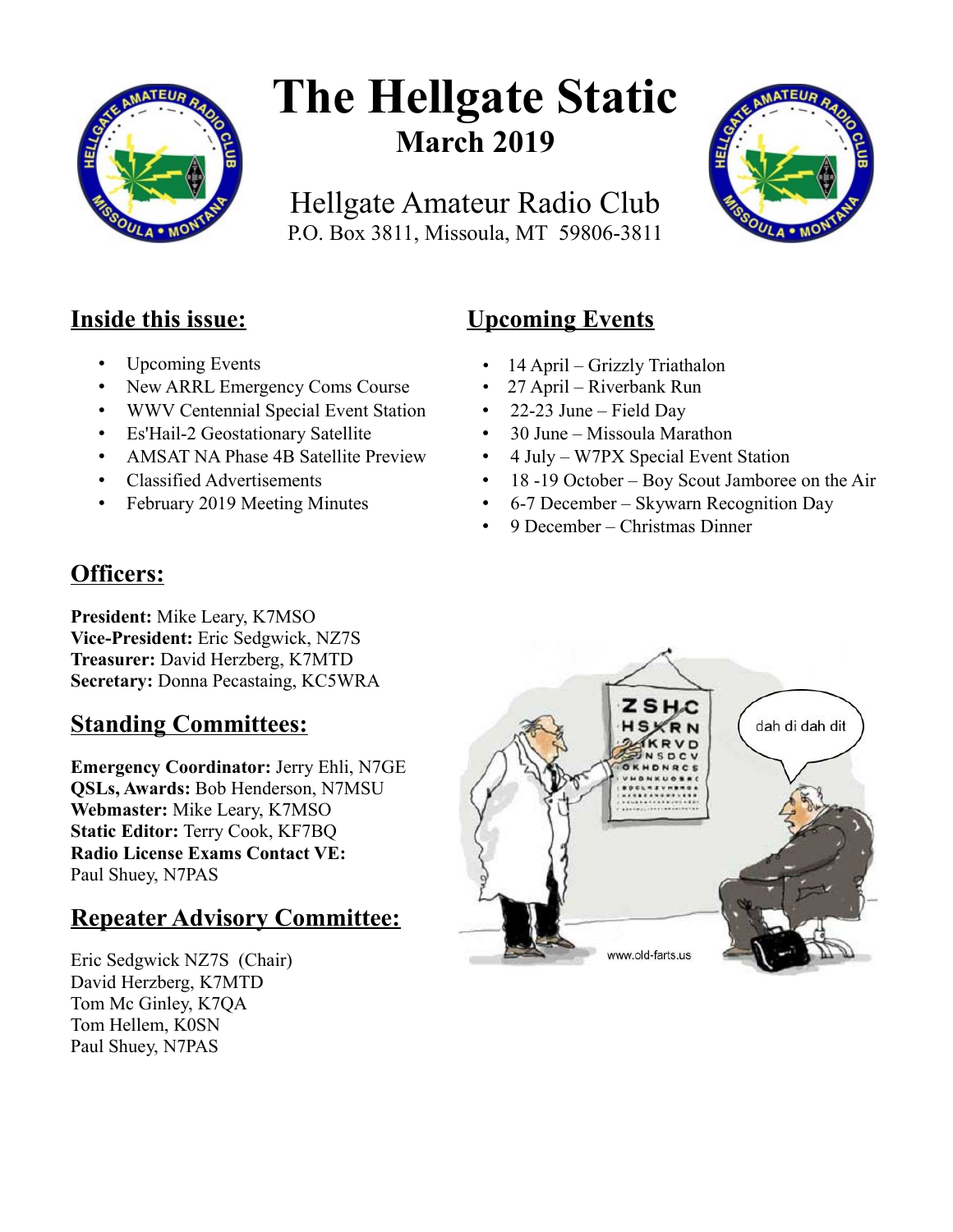#### **New ARRL Introduction to Emergency Communications Courses Open**

The ARRL Lifelong Learning Department has launched a revised and updated *Introduction to Emergency Communications* (EC-001) course, and demand to sign up is prompting the recruitment of additional course mentors to expand the schedule. **[Registration](https://www.arrl.org/online-course-enrollment/1)** just opened for the first of four EC-001 online sessions, which will run from Monday, April 1, until Friday, May 31.

"The demand for this course has exceeded our projections, and the four sessions scheduled for 2019 are already filling quickly," ARRL Lifelong Learning Manager Kris Bickell, K1BIC, said. "This course is designed to be interactive with mentors guiding each session, so we're seeking additional mentors and will schedule more course sessions as quickly as possible. Thanks for your patience as we expand capacity for this updated version of EC-001." Bickell is developing a **[notification list](http://www.arrl.org/online-course-registration)** (scroll down) to alert those who didn't get into the first round of courses when a new round of sessions becomes available.

EC-001 is designed to provide basic knowledge and tools for emergency communications volunteers. With the online format, students can access the course at anytime from anywhere during the 9-week period and may work at their own pace and on their own schedule. As in the past, students will be able to register and take the course entirely online. The Canvas platform is also mobile-responsive, meaning that students can view the course materials, interact with fellow students, and complete assignments from any mobile device.

"We hope this course will be the starting point for you in your service to your community as radio amateurs and inspire you to think outside the box and look at new and useful ways the radio amateur can lend a hand to the public that has given us the trust of our spectrum of skills," ARRL Assistant Emergency Preparedness Manager Ken Bailey, K1FUG, said.

Individual EC-001 sessions will serve up to 30 students, supported by an experienced mentor. Courses are free of charge. To be eligible, students must meet certain prerequisites, listed on the **[registration page](http://www.arrl.org/online-course-registration)**. The registration page includes the entire 2019 schedule of EC-001 sessions.

#### **WWV Centennial Special Event Will Use WW0WWV**

With its funding secure for another year, WWV, the world's oldest continuously operating radio station, will have extra reason to celebrate its centennial this fall. The National Institute of Standards and Technology (NIST) and the Northern Colorado Amateur Radio Club (NCARC) have teamed up to organize 100th anniversary events. A memorandum of understanding is pending. The WWV Committee has announced that the call sign WW0WWV was granted on February 23 to the WWV Amateur Radio Club for use during the Amateur Radio special event, planned to run September 28 – October 2, with operators on the air — no pun intended — around the clock. NCARC predicts the effort will require "hundreds" of volunteer operators.

"The 100th anniversary is an occasion to celebrate radio and our understanding of the electromagnetic spectrum, and an opportunity to help people everywhere appreciate what radio does in their everyday lives," said Dave Swartz, WODAS, who has been spearheading the on-the-air event.

The WWV Committee met on February 22, with representatives of NCARC and NIST on hand, to further firm up plans for the centennial celebratory events. Although the US government cannot fund any Amateur Radio special event expenses, club members will be allowed to use a 15-acre parcel on WWV property, Swartz has explained. The operating site lies outside the security fence.

For its part, NIST will focus on plans for an October 1 recognition ceremony and an open house at the radio station north of Fort Collins.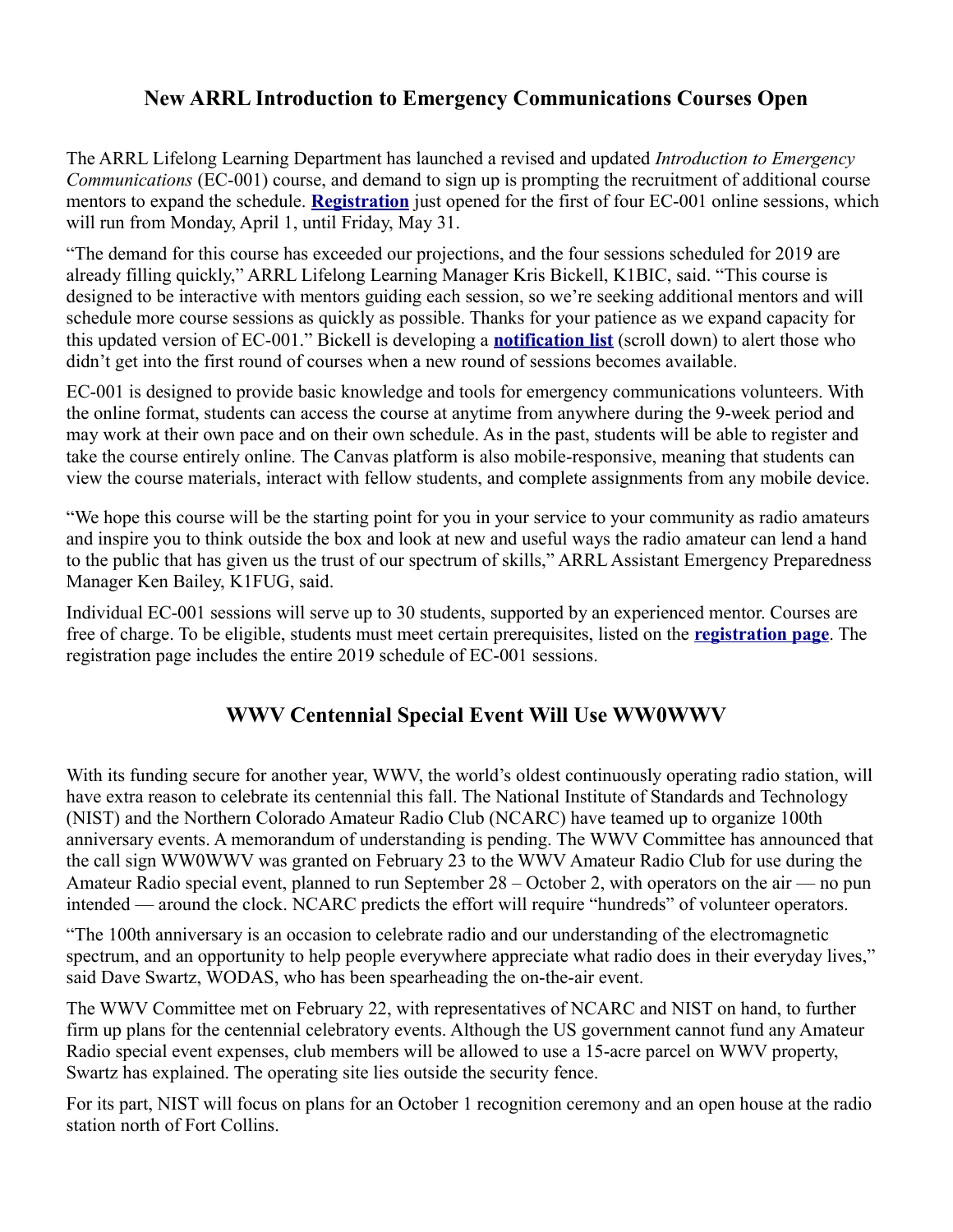#### **Es'Hail-2 Geostationary Amateur Radio Satellite is Now In Operation**

The geostationary satellite Es'hail-2 carrying amateur radio transponders launched from Kennedy Space Center at 20:46 GMT on November 15, 2018 and is now in a geostationary orbit at 25.9° East. These are the first amateur radio transponders to be put into geostationary orbit and they link radio amateurs from Brazil to Thailand.



Es'hail-2 carries two "Phase 4" amateur radio transponders operating in the 2400 MHz and 10450 MHz bands. A 250 kHz bandwidth linear transponder intended for conventional analogue operations and an 8 MHz bandwidth transponder for experimental digital modulation schemes and DVB amateur television.

#### **Narrowband Linear transponder** 2400.050 - 2400.300 MHz Uplink 10489.550 - 10489.800 MHz Downlink **Wideband digital transponder** 2401.500 - 2409.500 MHz Uplink 10491.000 - 10499.000 MHz Downlink

Es'hail-2 was designed by AMSAT-DL (Germany) and is hosted on a Qatar Digital Television Satellite platform. Also known as Oscar 100, its footprint covers the Eastern Hemisphere, so we cannot use it here, but AMSAT is currently working with several partners, designing a geosynchronous amateur radio satellite that will serve the Western Hemisphere. (See another article in this issue)

You can listen to Es'Hail-2/Oscar 100 on a Web SDR receiver, and find many links to information about AMSAT UK Phase 4A project here: http://websdr.is0grb.it:8901/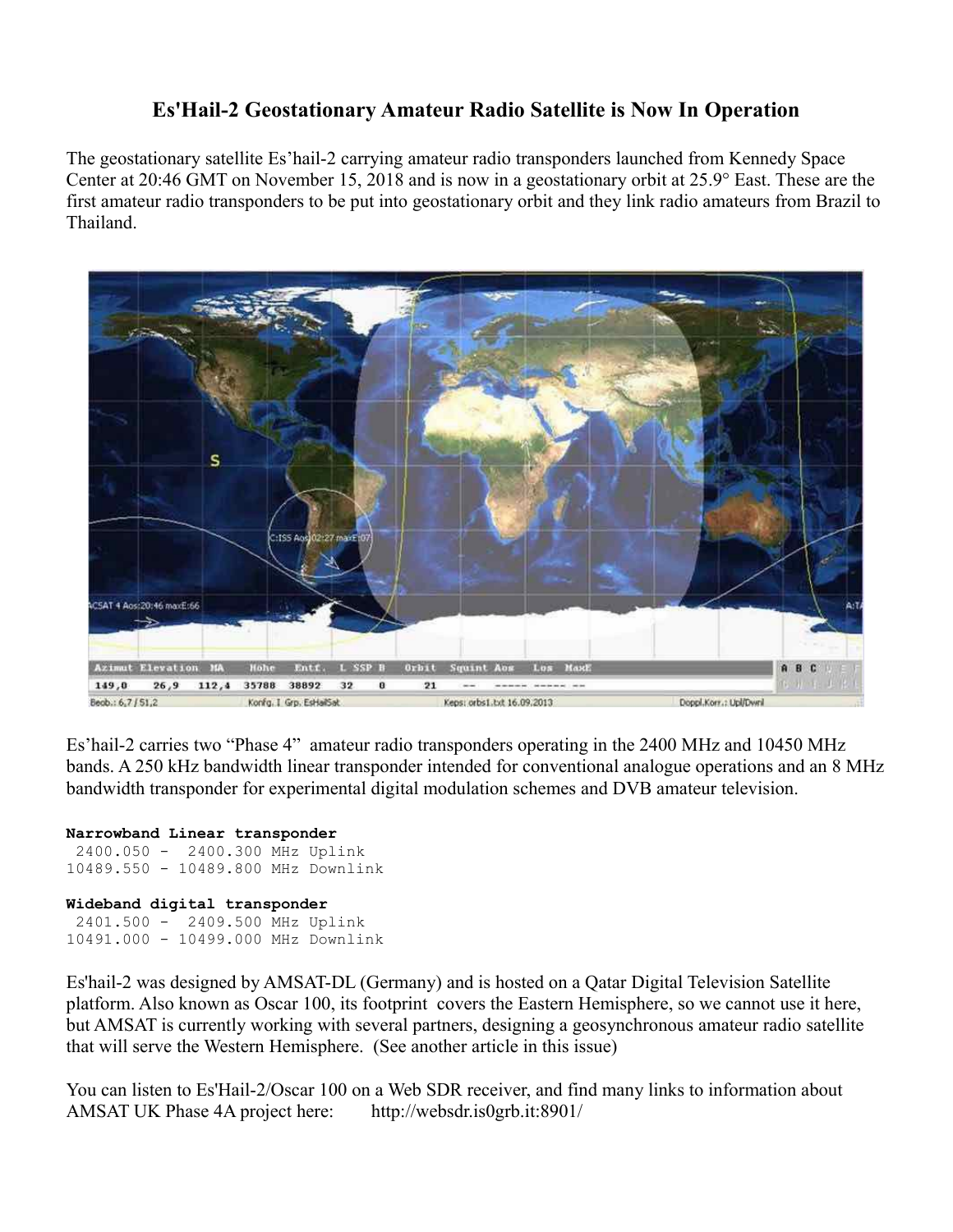### **AMSAT North America Phase 4B Geosynchronous Satellite**

A geosynchronous amateur satellite has been a dream for US Hams for years. The AMSAT Phase 4B program aims to deliver on this dream. It will provide 24/7 - 365 days a year connectivity on a satellite that appears to remain in one position in the sky. The satellite has been in the works for about 5 years and will be hosted on a US Air-force satellite which is expected to launch late in 2019, or 2020.

The transponder will be 5Ghz uplink, 10 Ghz downlink and will allow for about 1000 5khz channels or 100 100khz channels, which can be used simultaneously. All communications will be digitized packet format and will allow for digital voice, video and other media. The uplink will be FDMA (frequency division multiple access) and the downlink will be TDMA (time division multiple access).

The goal for the project will be to allow for small dish antennas as are used by Direct TV and Dish TV. Designers are also using standard digital video codecs and formats that are readily available at low cost because they are mass produced for consumer products.

Several manufacturers have expressed interested in developing commercial versions of the ground station, and FEMA has committed to supporting the project by equipping their communications go kits with ground stations when they become available.



#### **The graphic below shows the expected footprint of the Phase 4B satellite**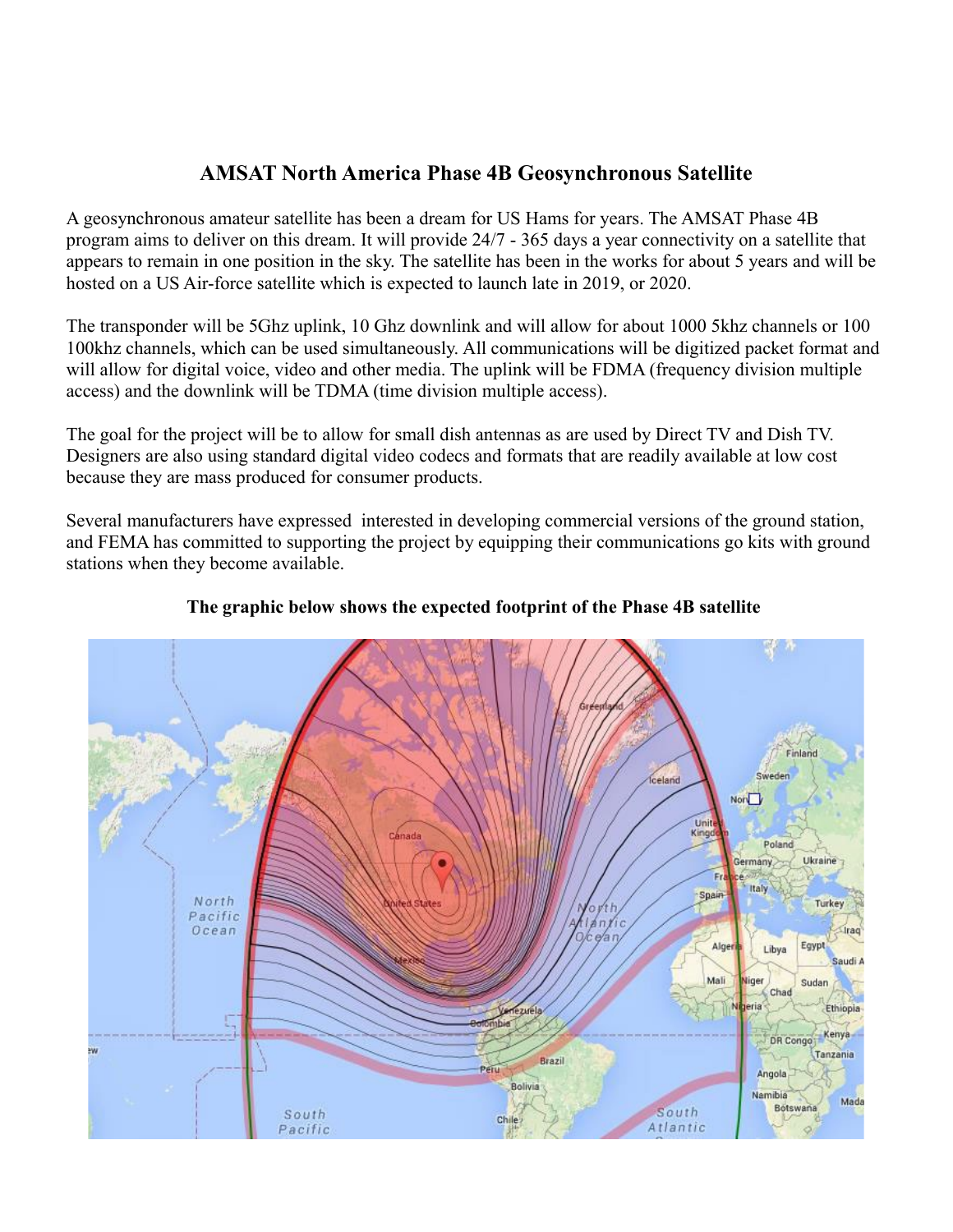This month's Hellgate Static is pretty much devoid of local news. If you have any interesting information, news or photos that HARC members would be interested in, please send them to your editor at: bluetooth\_one@hotmail.com

#### **February 2019 Attendance and Tentative Meeting Minutes**

**Attendance:** Terry Cook KF7BQ, Paul Shuey N7PAS, Rich Kingdon K7QNA, Mike Leary K7MSO, David Herzberg K7MTD, Jackie Harrington KC7RBC, Paul Wisniewski KJ7CBT, Tom Mc Ginley K7QA.

License Exams: Four candidates testing, of which three passed their exams.

**Monthly Program:** None

**Approval of last month's meeting minutes:** Approved.

**Approval of Treasurer's Report:** David K7MTD Treasurers report was approved on a motion by Paul and seconded by Terry.

**Repeater Committee:** Paul reported that the 147.04 repeater is down and suggested that the 146.90 repeater be used until the problem is resolved.

**HF Committee:** No report

**Additional Business:** Discussion about 2019 budget. Repeater budget: carry over \$1,200 unspent from last year. HF Committee budget \$1,000.

There was also some discussion about the possibility HARC sponsoring vhf transmitter hunt(s) this spring or summer. Paul and David will look into building a small low power 2 meter controlled by a raspberry pi for use as the hidden transmitter.

The door prize, a nifty amateur radio calendar was won by Paul.

Meeting adjourned: 1945 Hrs. The next meeting will be March 11<sup>th</sup>.